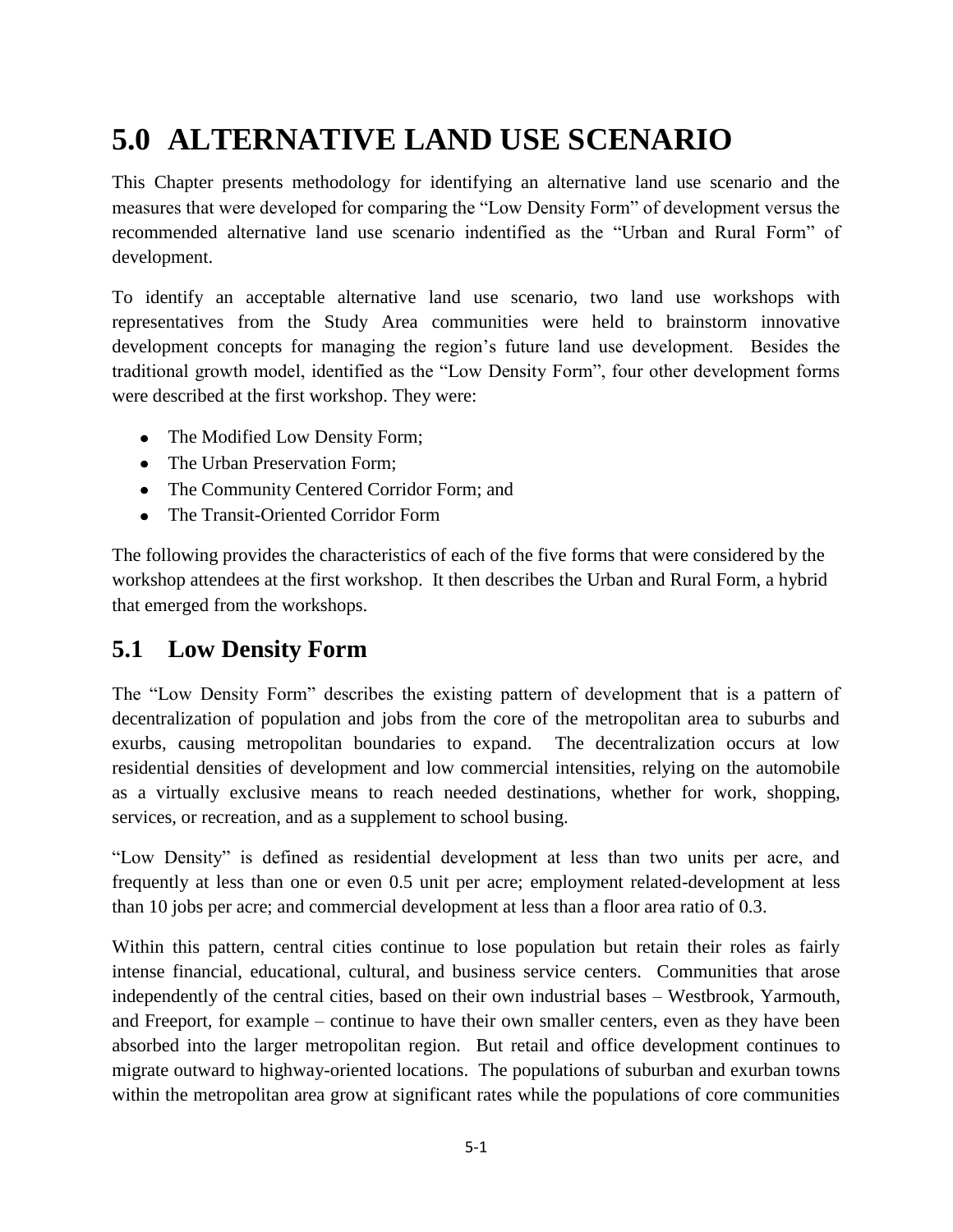are flat to declining. Within the respective municipal boundaries of the growing suburbs, rural and other low density residential zones receive 60 percent+ of new residential development, while residential development within locally designated "growth" areas account for less than 40 percent of growth.

In this Low Density form, as of 2008 only about 20 percent of jobs within the Study Area were located in districts (as defined by transportation analysis zones, or TAZs) with 25 or more jobs per acre – the minimum frequently cited as necessary to support a moderate level of bus service - - and virtually all of these districts are located in the central city of Portland. The distribution of jobs<sup>24</sup> in the Low Density pattern as of 2008 is:

- fourteen percent at 50+ jobs/acres, all in Portland and most on Portland's peninsula;
- five percent at 25 to 49 jobs/acre, nearly all in Portland, plus one TAZ in downtown Biddeford;
- fifteen percent at 10 to 24.9 jobs/acre, including several TAZs in the Maine Mall area;
- fourteen percent at five to 9.9 jobs/acre; and
- fifty-two percent at under five jobs/acre.

In this Low Density form, three-quarters of residences are settled at densities of under two DU per acre. Only about 14 percent of DU are in TAZs with residential densities of seven or more DU per acre, the minimum frequently cited as necessary to support bus service on a 30-minute schedule. The distribution of  $DU^{25}$  (per gross acre) is:

- six percent at 15+ DU/acre, virtually all in Portland plus a few TAZs in Biddeford and Saco;
- eight percent at seven to 14.9 DU/acre, in Portland, Biddeford, Saco, South Portland, and OOB;
- eleven percent at four to 6.9 DU/acre, in the above communities plus Westbrook;
- thirteen percent at two to 3.9 DU/acre, including some TAZs in Cape Elizabeth, Scarborough, and Gorham; and
- sixty-two percent at fewer than two DU/acre.

 $\overline{\phantom{a}}$ 

A number of competing forces would continue to push growth outward, but others on the horizon may slow the trend. For example, an aging population, energy costs, and the needs of a knowledge-based economy (in which "knowledge" workers tend to favor energetic urban settings and combined live/work environments) may nudge the pattern of growth toward the

<sup>24</sup> The calculations of jobs/acre are based on TAZs. TAZs are not of uniform size: in in-town areas they contain relatively few acres, while in outlying areas they tend to be large. This approach may understate the densities in some of the outlying areas.

<sup>25</sup> The calculations of dwelling units/acre are based on TAZs. TAZs are not of uniform size: in in-town areas they contain relatively few acres, while in outlying areas they tend to be large. This approach may understate the densities in some of the outlying areas. TAZs drawn differently in some communities might show higher densities over small areas. Densities are based on gross acres; net residential densities would be higher.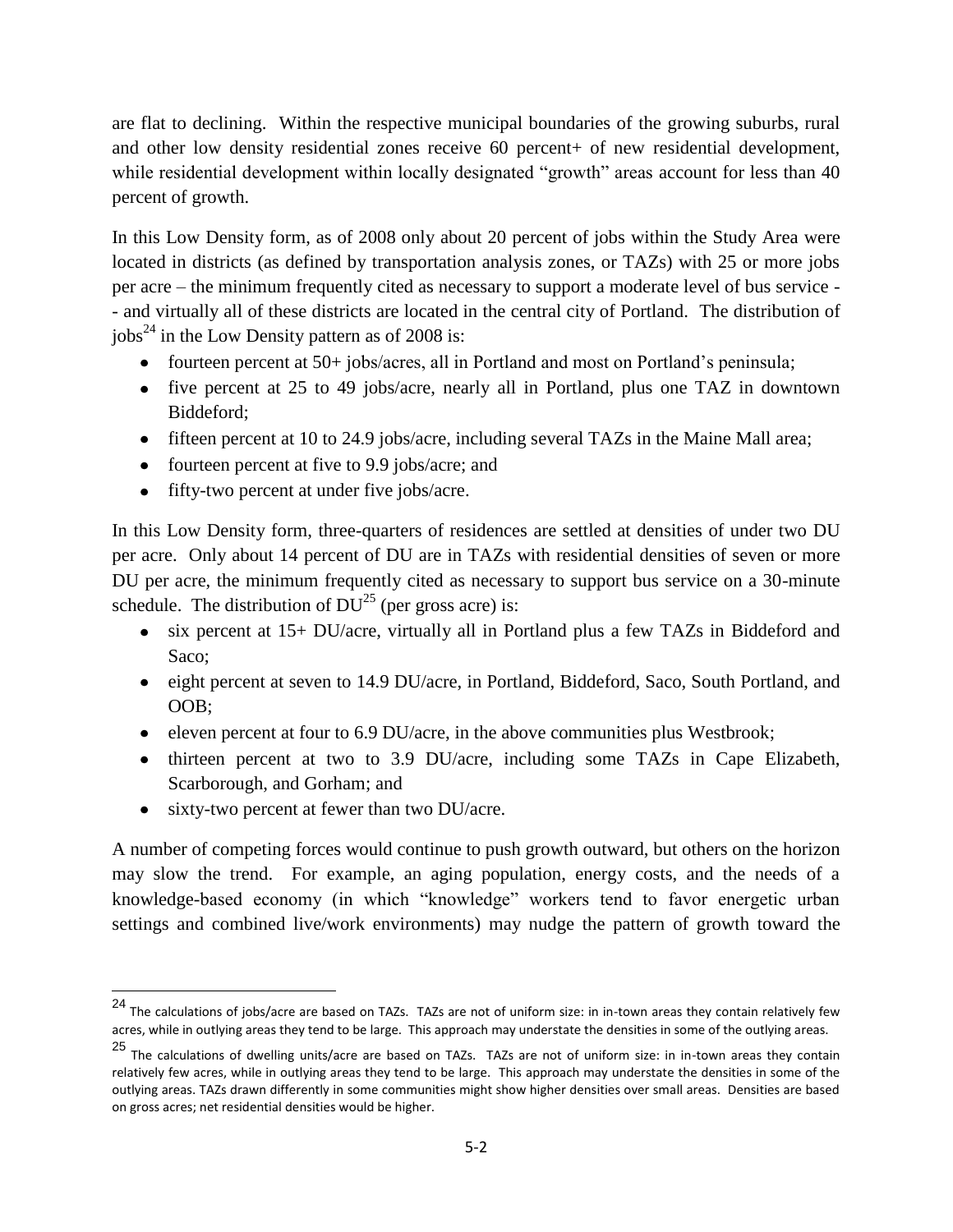urban centers. On the other hand, technology, the lower costs of "Greenfield" development<sup>26</sup>, and the search for affordable land would continue to push growth to the exurbs.

## **5.2 Modified Low Density Form**

The Modified Low Density Form refers to a form that includes pockets of compact nodes that develop as a result of zoning that allows innovative, more compact development within local growth areas. These nodes can be primarily single use (residential or commercial) or mixed use and can be new or existing nodes in which infill opportunities are encouraged and exploited, but the amount of growth in them represents a small share of total growth in a community or the region. While zoning is innovative in these nodes, allowing residential densities of at least four to six DU per residential acre where public utilities are available and at least one to two DU per acre otherwise, zoning in other portions of locally designated growth areas remains distinctly suburban in form (moderate to low densities of residential development, primarily single-purpose zoning districts, modest or no interconnections between new development and the rest of the circulation system); and zoning in rural districts continues to encourage low-density rural residential development. Representative of the Modified Low Density Form are recent zoning reforms in Scarborough (town and village center and traditional neighborhood development zoning districts) and Gorham (density transfer overlay district).

Regionally, the growth trend is the same as the Low Density Form  $-$  *i.e.*, continued outmigration of retail and office development and residential development. Within communities, development in compact nodes along with demographic trends that may favor such development has some effect on shares of development within locally designated growth areas, but a majority of both residential and commercial growth follows the Low Density Form in location and design. The Modified Low Density Form could include expanded performance standards to relieve certain effects of the low density pattern, especially to manage access onto and off arterials and major collectors and to reduce the visual impacts of linear, highway-oriented development.

# **5.3 Urban Preservation Form**

 $\overline{\phantom{a}}$ 

The Urban Preservation Form enables the urban communities, such as Portland, South Portland, and Westbrook to retain their current (2008) shares of jobs, population, and housing units in the metro area. By retaining their shares, their numbers of jobs, households, and population would grow in the same proportion as county or metropolitan-wide growth, reversing a decades-old trend. In this form, the core urban communities would claim a higher percentage of growth than in previous decades. Other communities in the region also would retain their shares, but this would represent a slowing of their growth compared with recent decades when they have been gaining shares.

<sup>26</sup> Greenfield development is the creation of planned communities on previously undeveloped land.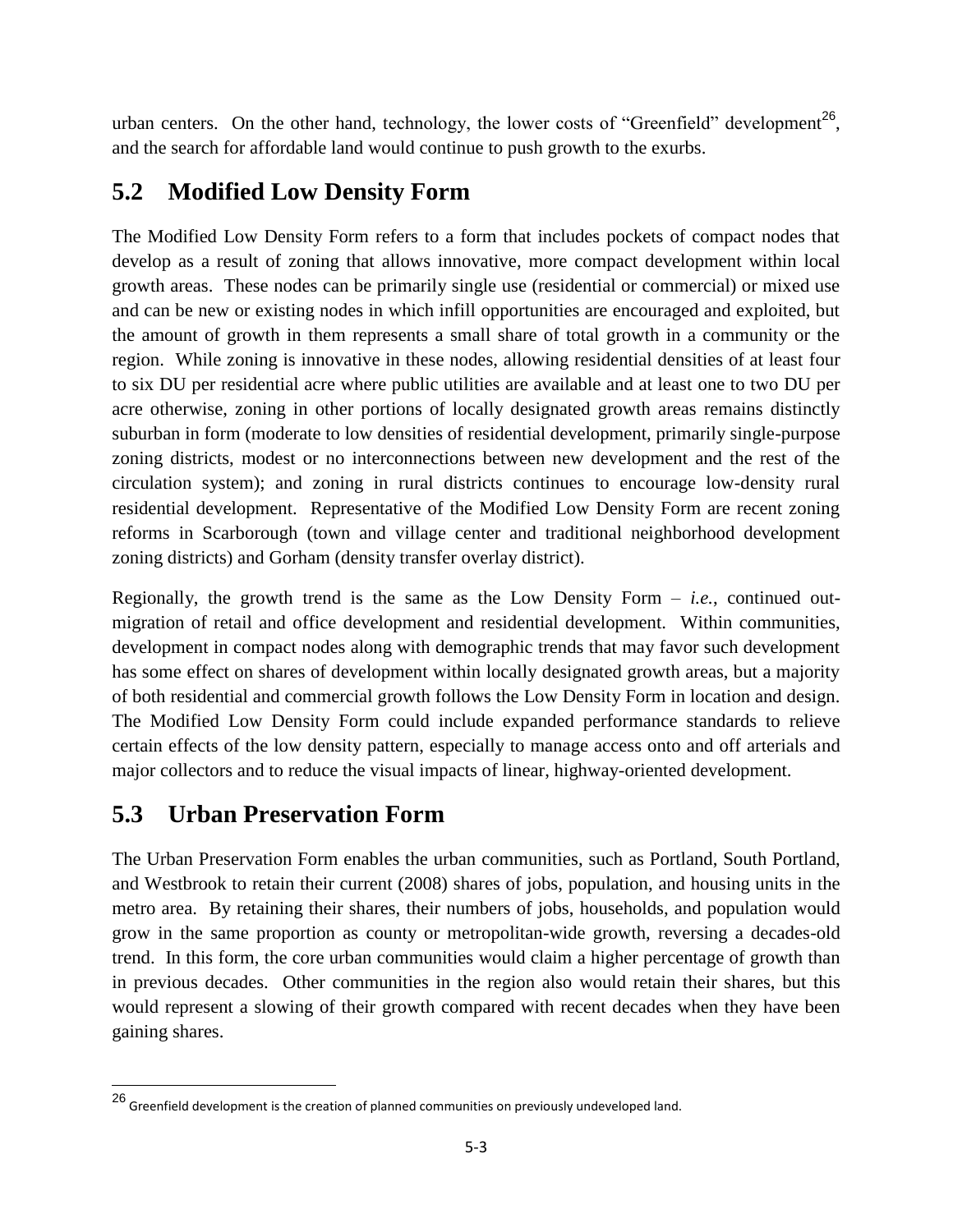Within the core urban communities, growth of both jobs and housing would be focused in areas that have the best chance of achieving the density, diversity, and design of development that are friendly to multiple modes of travel. These thresholds include 50 jobs per acre, six to 12 DU per residential acre, or a combination of jobs and DU per acre determined to be supportive of multiple modes; a jobs per housing ratio in the range of 1.3 to 1.5 either within specified neighborhoods or in neighborhood and employment centers that are closely linked in transportation corridors; sufficient mixes of compatible land uses to allow a reasonable internal capture of trips; and land use that facilitates multiple modes of travel within and between neighborhoods.

Within communities outside of the core urban cities, the pattern of new development follows the Modified Low Density Form described above.

## **5.4 Community-Centered Corridor Form**

The Community-Centered Corridor Form consciously directs most new commercial growth and a share of new residential growth into planned centers or nodes (existing and new) that are interspersed along or near transportation corridors. The planned centers include existing centers, with careful thought to increasing infill opportunities; some represent a continued evolution of places like the Maine Mall area; many grow out of emerging centers, with careful thought to how to design these centers; or they are entirely new centers. A given center may be primarily commercial, primarily residential, or a mix, but together, these centers would achieve a jobs per housing ratio in the range of 1.3 to 1.5. A high percentage of new jobs projected for the region – 80 percent or more – and a significant share of new housing units – a third to 40 percent -- locate in these centers.

The centers would be located in each of the Study Area communities, and each community is likely to have multiple nodes. In this form, growth of suburban communities likely continues to outpace the core cities, but the cities do grow, and the growth in all communities is organized differently than under the Low Density or Modified Low Density Forms. Compactness, densities and intensities of development in the urban centers increase as the corridor moves from outlying communities toward the center of the region, and from areas with limited public sewer and water lines to areas where these facilities are readily available.

But all communities grow in closer alignment with transportation-land use best practices (with respect to land use, jobs-housing balance, density, and accessibility). The result is a continuum of hamlets, small downtowns and nearby neighborhoods, larger and more urban centers, and the most intense urban center on Portland's peninsula. The overall pattern of urban centers is similar to that envisioned by the PACTS Land Use Planning Guidelines published in 2005 (*PACTS Transportation Project Land Use Policy: Implementation Guidelines).* These guidelines refer to "compact planning areas". Rural residential development still would be considerable but would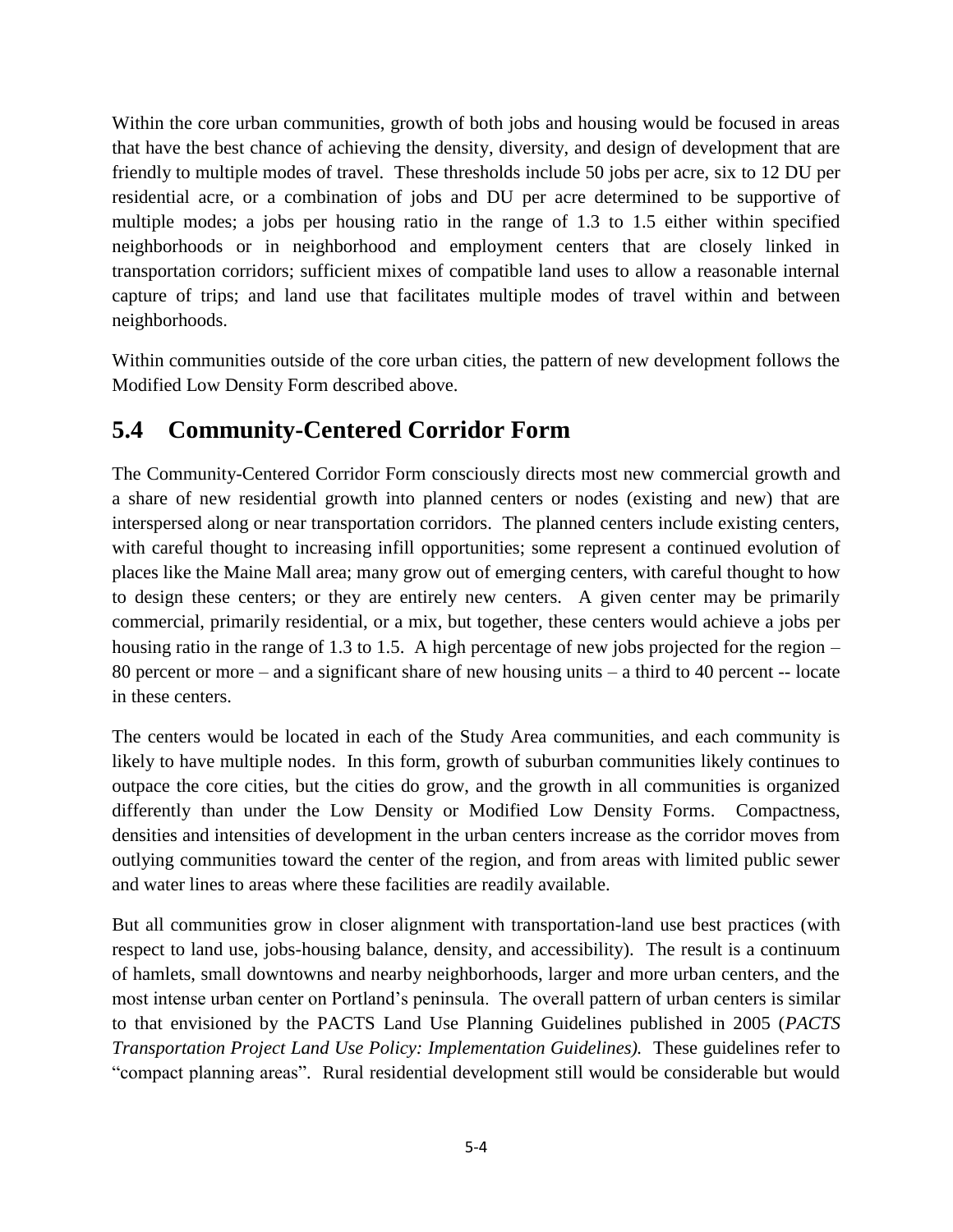not make up more than 25 to 30 percent of new housing units regionally. Blocks of unfragmented rural lands would separate many of the community-oriented centers.

## **5.5 Transit-Oriented Corridor Form**

The Transit-Oriented Corridor form combines a more intense version of the Urban Preservation Form and a more intense version of the Community Centered Corridor Form. It envisions a smaller number of larger centers than in the Community Centered Corridor Form. The centers build around the concept of Transit-Oriented Development (TOD) and include both urban (denser) TODs and neighborhood or town-scale TODs. These centers are located where public sewer and water are available and include a combination of existing centers that already function like a TOD or have infill opportunities, the conversion or continued evolution of suburban centers like the Maine Mall area and the Route 22-Spring Street area into TODs, emerging centers that can be shaped into TODs, and new, planned TODs.

Urban TODs strive for 50+ employees per acre, and job-generating land uses occupy a majority of the development. However, residential, public, and open space uses also are prominent, with residential uses at a density of 10 to 25 DU per acre. Neighborhood TODs are primarily residential, which account for upward of 70 to 80 percent of the development, including open space amenities, but they also include some non-residential and public land uses. Depending on location, residential uses are at a density of five to 15 DU per acre, and compatible jobgenerating land uses are upwards of 25 employees per acre.

The TODs account for a large share of both employment and housing growth in the region, with no more than 25 percent of either occurring outside of areas designated for transit-oriented development. The TODs are specifically designed to enable and to take advantage of transit opportunities.

**Second Land-Use Workshop**: Taking input provided at the first land-use workshop, the Study Team developed a hybrid land-use form that was presented and refined at the second land-use workshop. This hybrid form described below is the recommended land use form used for testing transit (Chapter 6) and roadway (Chapter 7) opportunities for addressing the region's future growth.

## **5.6 Urban and Rural Form**

The Urban and Rural Form (Figure 5-1) combines characteristics from the Urban Preservation, Community-Centered Corridor and Transit-Oriented Corridor (TOC) forms described above. As in the Urban Preservation Form, the core urban communities of Portland, South Portland and Westbrook retain their high shares of regional employment and reverse a long-term trend toward loss shares of the region's population and housing units. This reversal of declining shares of growth in urban communities would be supported by older and younger segments of the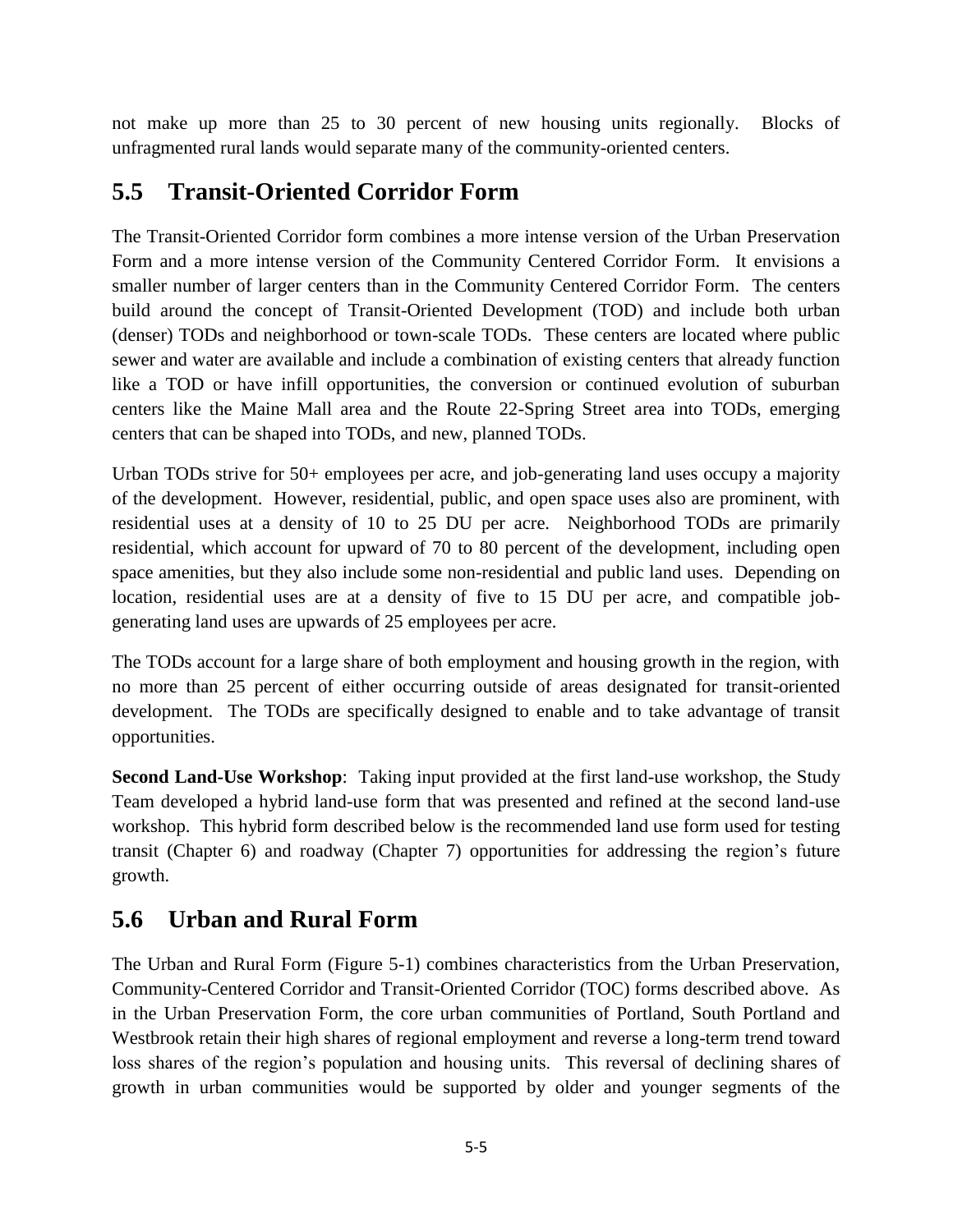population who are interested in moving into more walkable, urban environments with low transportation costs, reliable transportation service and job proximity. It would also take some of the housing pressure off the fast-growing inner suburbs. But as in the TOC form, the inner suburban communities also retain a significant proportion of jobs, population and housing units, much of which would be organized into dense TOC-like nodes and/or town centers that include open space and public land use. These TOCs exist with the specific goal of enabling and taking



Figure 5-1 Urban and Rural Form Proposed Growth Areas

advantage of transit opportunities over the long term.

Finally, in the more rural outer suburbs, population, housing unit and job growth slows down modestly compared with recent history, but significantly compared with the trend/low density pattern with an emphasis on placing the new residential and commercial development in proximity to each other to reduce the need for long-distance travel. The Urban and Rural land use form identified proposed growth areas that were used as the basis for developing the transit and roadway scenarios for addressing the region's future growth. Each municipality developed